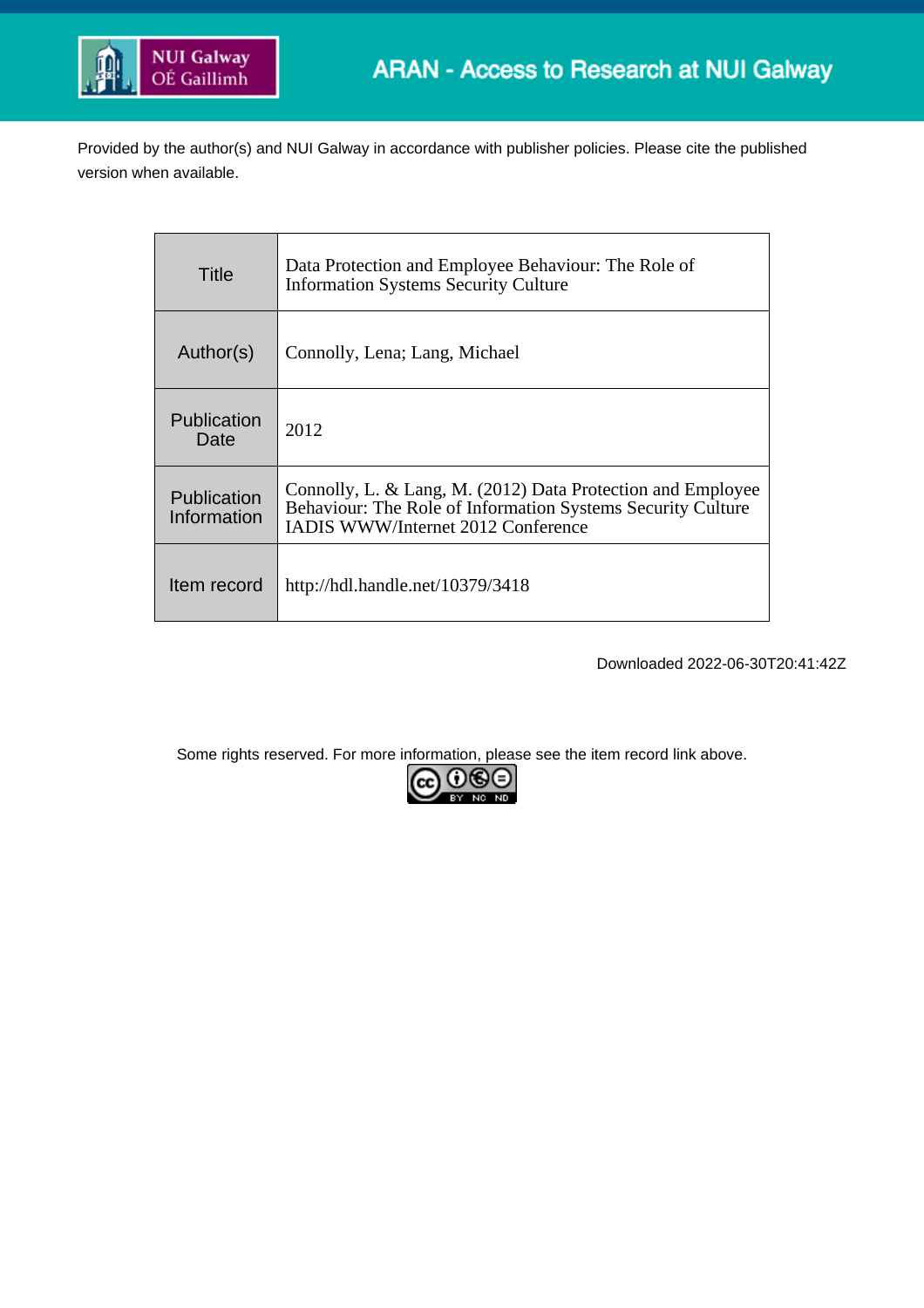# **DATA PROTECTION AND EMPLOYEE BEHAVIOUR: THE ROLE OF INFORMATION SYSTEMS SECURITY CULTURE**

Lena Connolly *Business Information Systems Group National University of Ireland Galway Ireland*

Michael Lang *Business Information Systems Group National University of Ireland Galway Ireland*

#### **ABSTRACT**

The proliferation of information in modern society, as enabled by technologies such as portable personal devices, social media, and "cloud"-based services, presents a potentially serious threat to individual privacy and the security of corporate data. Despite various technology tools designed to protect organisations' vital information assets, security breaches within organisations continue to occur. In the 1990s, researchers realised that technical tools alone cannot solve the problem of IS security incidents and they began to focus their attention on socio-organisational aspects. A "human factor" problem has been recognised as the root cause of many security breaches. According to recent research, information security culture needs to be created in organisations in order to promote security-cautious behaviour of employees to avoid such incidents. The concept of information security culture is relatively new and research on this topic is underdeveloped. We submit that there is a need for research that explores the principal factors that impact upon the fostering of information security culture within organisations and how these factors change within different cultural contexts.

#### **KEYWORDS**

Information Systems Security, Information Security Culture, Organisational Culture, National Culture, Employee Behaviour.

#### **1. INTRODUCTION**

Information Systems (IS) security has evolved from addressing relatively minor security breaches to managing those with huge potential impact on organisations' economic growth and reputation. Historically, organisations emphasised a technological approach in order to protect their information assets. However, recent research shows that human beings are the weakest link in the security chain and the root cause of most security breaches (da Veiga and Eloff 2010).

Some contemporary research shows that establishing an organisational information security culture (ISC) can help in addressing this problem of the "human factor" in security management. It is only in recent years that the potential value of ISC within an organisation gained recognition by IS scholars as an important aspect in sustaining a sufficient level of information systems security in that organisation (Knapp et al. 2006, da Veiga and Eloff 2010). ISC promotes security-cautious behaviour of employees and therefore can help to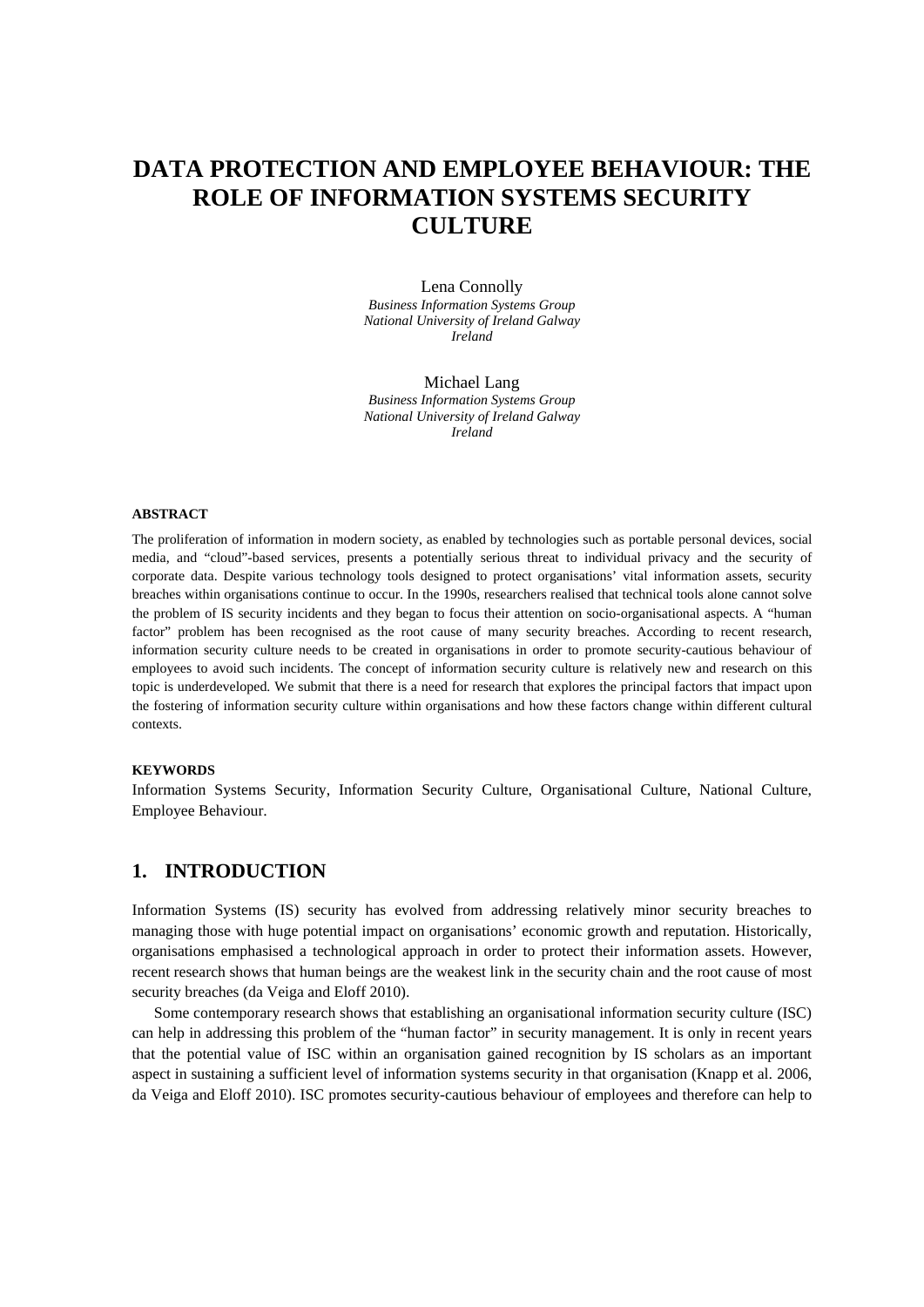avoid security breaches related to human error. Hence, organisations are encouraged to build a culture of information security in such a way that information security becomes a natural aspect of the daily activities of all employees. Government agencies, businesses, and researchers are paying great attention to the issue of information security. Because of the speed with which the technologies have been adopted, it is not surprising that there is a knowledge and skills gap when it comes to IS security. A considerable amount of research has been undertaken in order to fill this gap, but a number of aspects warrant further investigation because the subject of IS security is far-reaching and highly topical. ISC is one such area which remains largely unexplored and as yet not well understood.

#### **2. ASPECTS OF CULTURE AND BEHAVIOUR**

The study of culture is rooted in sociology, social psychology, and anthropology (Ali and Brooks 2008). Culture has been studied in various disciplines and, as a result, numerous definitions, conceptualisations, and dimensions of culture were produced by researchers. Definitions vary from simple to complex formulations, many incorporating and extending previous definitions, as well as a few which take issue with or even contradict prior definitions. Furthermore, some researchers offer more than one definition of culture.

The construct of "culture" has alternatively been defined and studied by international researchers as *national* culture, and by organisational researchers as *organisational* or *corporate* culture (Gallivan and Srite 2005). National culture research and organisational culture research have emerged as largely independent research streams which both concentrate on defining values that distinguish one nation/organisation/group from another (Leidner and Kayworth 2006). In the late 1990s, the new concept of information security culture emerged and attracted a lot of academic attention.

#### **2.1 Information Security Culture**

Generally, ISC has been defined as the "totality of patterns of behaviour in an organisation that contribute to the protection of information of all kinds" (Dhillon 1997: p.59). Da Veiga and Eloff (2010) define information security culture as the:

"attitudes, assumptions, beliefs, values and knowledge that employees/stakeholders use to interact with the organisation's systems and procedures at any point in time. The interaction results in acceptable or unacceptable behaviour (i.e. incidents) evident in artifacts and creations that become part of the way things are done in the organisation to protect its information assets. This information security culture changes over time".

ISC emerges from the way in which people behave towards information and the security thereof (Kraemer and Carayon 2005). ISC in organisations has been explained using theories adapted from various disciplines such as psychology, economics, and management. To this point, perhaps the most popular approach in studying the culture of information security within organisations has been to employ various organisational culture theories and models due to the view that a security culture is a part of organisational culture, by and large, Schein's (1985) model of Organisational Culture being the most prevalent.

We submit that there is a need to investigate the effect of national and organisational cultures on ISC and to develop a better understanding of how a combination of cultural norms and values impact upon employees' IS security behaviour within organisations, as graphically represented in Figure 1 below.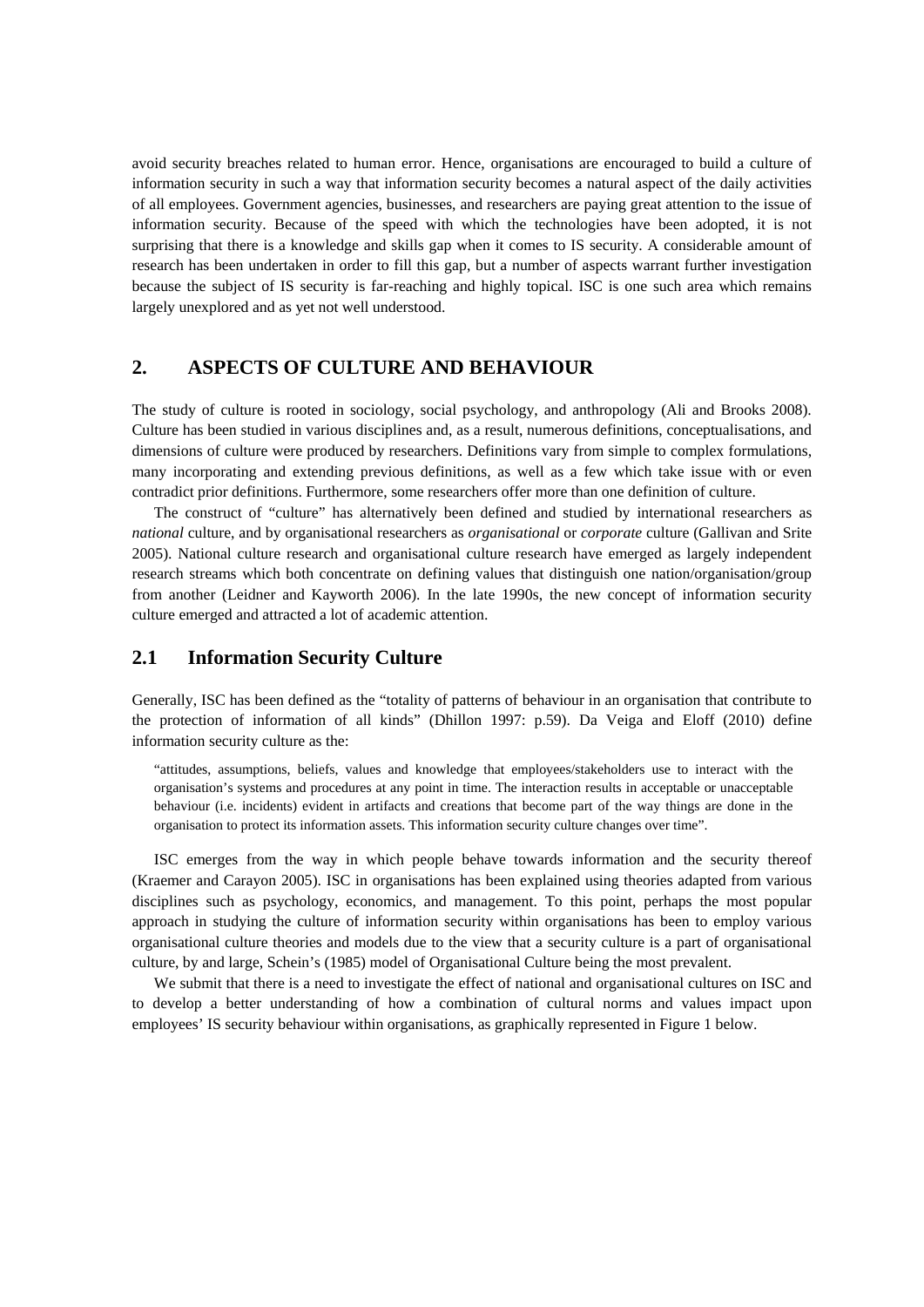

Figure 1. Influence of culture on employee behaviour

### **2.2 Organisational Culture and Information Security Culture**

Several IS scholars draw a link between organisational culture and a culture of information security in an organisation. For example, Schlienger and Teufel (2002) emphasise the importance of a strong organisational culture to create a culture of information security in an organisation. Peters and Waterman (1982) explain that in organisations with strong cultures, people mostly know what they are supposed to do, and therefore these organisations don't completely rely on policies, procedures and rules. Hence, strong security culture within an organisation would promote security-adequate behaviour of employees without employing radical security compliance measures, such as, for example, punishment.

Lim et al. (2009) point out that organisational culture shapes and directs employees' attitude and behaviour; therefore, an understanding of organisational culture may be useful when studying security culture within an organisation.

### **2.3 National Culture and Information Security Culture**

Hofstede (2001) argues that organisations are bound by national cultures. He underlines cross-national differences in the functioning of organisations and people in them, and stresses that universal solutions to organisation and management problems don't exist. Each organisation is unique and develops a culture under the influence of multiple factors, national culture being one such factor (House et al. 2004).

House et al. (2004: p.37) state that "organisational cultures reflect the societies in which they are embedded". For instance, organisations characterised by high performance orientation are present in societies with high performance orientation. In their cross-cultural study, House et al. (2004) test the effects of societal culture on organisational culture and found that organisational culture practices differ among societal systems.

House et al. (2004) offer a cultural model consisting of nine dimensions including uncertainty avoidance. They note that most individuals in high uncertainty avoidance countries tend to be more formal, orderly and meticulous, and rely on policies, procedures and rules. On the contrary, most individuals in low uncertainty avoidance cultures tend to favour informality in interactions and norms and rely on words rather than on documents. House et al. (2004) argue that these dimensions have implications on leadership in organisations.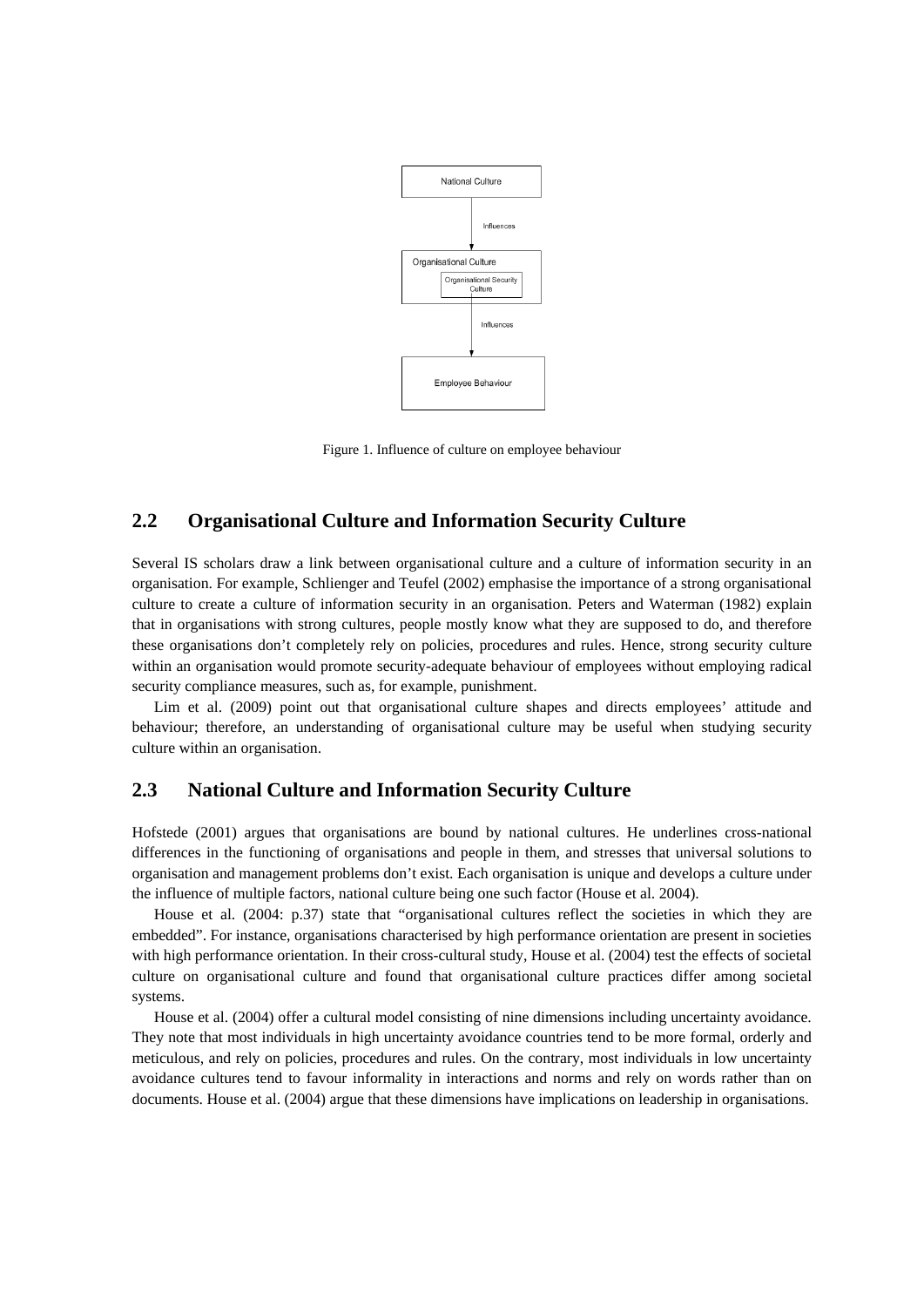#### **2.4 The Relationship between Culture and Employee Behaviour**

Various scholars link culture, including national, organisational and information security, with human behaviour. Ali and Brooks (2008) define national culture as a shared set of core values, norms and practices in a society that shapes the behaviour of individuals within that society. Hofstede (2001) compares culture with an onion consisting of multiple layers; values are the inner layer of the onion and the core element of culture. They are invisible until they become evident in behaviour.

Many organisational culture researchers connect organisational culture and human behaviour. For example, Philips (1984) portrays culture as a set of tacit assumptions that guide acceptable perceptions, thoughts, feelings, and behaviour among members of the group. Kilmann (1985) identifies culture as a separate and hidden force that controls behaviours and attitudes in organisations.

Several IS scholars acknowledge the crucial role that an information security culture within organisations can play in promoting security-cautious behaviour of employees (Schlienger and Teufel 2002, da Veiga and Eloff 2010). Schlienger and Teufel (2002) emphasise that in order to address the "human factor" problem in the area of IS security, an organisation must establish a culture of security as a socio-cultural measure to promote employees' security-cautious behaviour.

## **3. TOWARDS A BETTER UNDERSTANDING OF INFORMATION SECURITY CULTURE: OPPORTUNITIES FOR FURTHER WORK**

Within the past decade, research on ISC has been growing rapidly. IS researchers have developed numerous frameworks and produced a great number of theories in the field of ISC. However, much of this prior research on ISC has a narrow focus and there are many calls for further investigation within this domain (Sasse et al. 2007, Lim et al. 2009).

Although the concept of ISC is too complex to be covered by a single framework, many of the existing ISC taxonomies are based on a single model. Additionally, much of the earlier work in this area is of a purely theoretical or hypothetical nature as opposed to being based on empirical evidence. While some studies offer qualitative analysis (e.g. case studies), quantitative research is very rare. Furthermore, cross-cultural research on ISC is very rare. Therefore, the effect of national culture on ISC requires additional investigation and the need for international research is evident.

In the next phase of our work, we aim to integrate models of national, organisational and information security cultures, and behavioural theory in order to investigate how organisational and national cultures affect ISC. This study will be conducted in Ireland and U.S. Additionally, the study aims to build a deeper and richer understanding of the various factors that influence employee behaviour with regard to Information Systems Security. Those influences could potentially come from a variety of different sources, such as factors that are internal to an organisation as well as factors within the external environment. Our intention is to explore how these factors interact and influence employee behaviour by seeking answers to the following questions:

- What are the principal factors that impact upon an employee's information security behaviour within an organisation?
- What are the principal factors that impact upon the culture of information systems security within organisations?
- How do these factors vary between different national cultures?

In terms of study methods, it is intended to employ a mixed method approach involving both qualitative and quantitative techniques. Initially, interviews will be conducted in American and Irish companies.